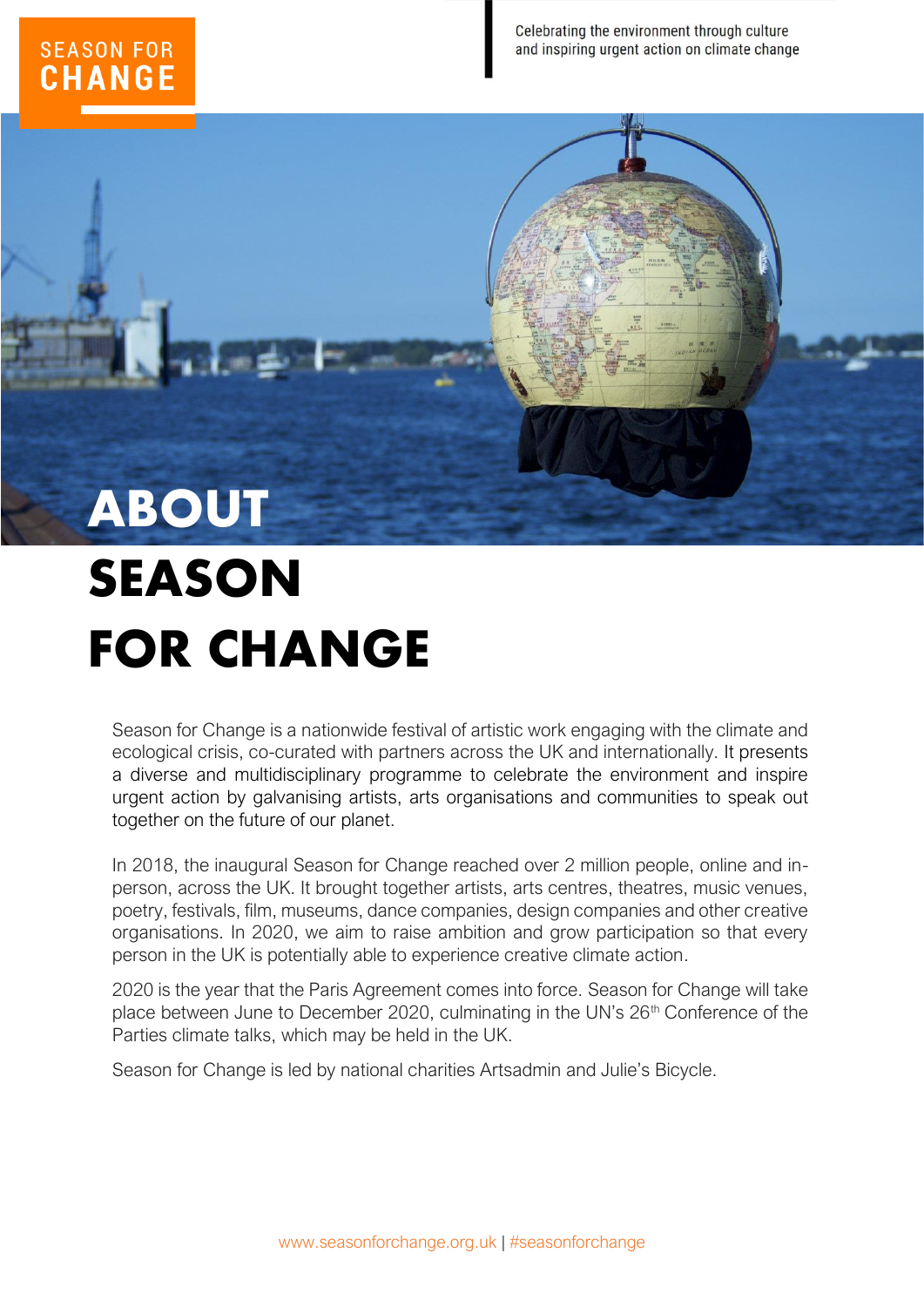### **2020**

Season for Change 2020 will coordinate a diverse array of artistic and creative across the UK. It will include creative programming and art commissions, events, seminars, debates and discussions, festival slots and exhibitions. We want to make the voice of culture heard and inspire the social and economic transformation that climate change necessitates.

We aim to support new participatory commissions from diverse and emerging artists, co-ordinate a national and international festival of events, exhibitions, performances and programmes that uncover the multifaceted story of our relationship to the environment, and ignite the creativity and vision of artists and communities to take action.

The festival will be framed by the Paris Agreement, the urgency of the IPCC's 2018 warning that we must prevent runaway climate change by 2030, and other scientific and political frameworks:

- 1. Nine Planetary Boundaries: in 2009, a group of 28 internationally renowned scientists identified nine planetary boundaries which create the conditions for life on earth to thrive. They have also quantified the degree to which human activities have put these "planetary life support systems" at risk. More information [here.](http://www.stockholmresilience.org/research/planetary-boundaries.html)
- 2. Sustainable Development Goals: On September 25th 2015, UN member countries adopted 17 goals to end poverty, protect the planet, and ensure prosperity for all as part of a [new sustainable development agenda.](http://www.un.org/ga/search/view_doc.asp?symbol=A/RES/70/1&Lang=E) Each goal has specific targets to be achieved by 2030.
- 3. Circular Economy: In a circular economy, economic activity builds and rebuilds overall system health. The concept recognises the importance of the economy needing to work effectively at all scales – for large and small businesses, for organisations and individuals, globally and locally. More information [here.](https://www.ellenmacarthurfoundation.org/circular-economy/overview/concept)
- 4. Doughnut Economics: Humanity's 21st century challenge is to meet the needs of all within the means of the planet. The Doughnut of social and planetary boundaries is a playfully serious approach to framing that challenge, and it acts as a compass for human progress this century. More information [here.](https://www.kateraworth.com/doughnut/)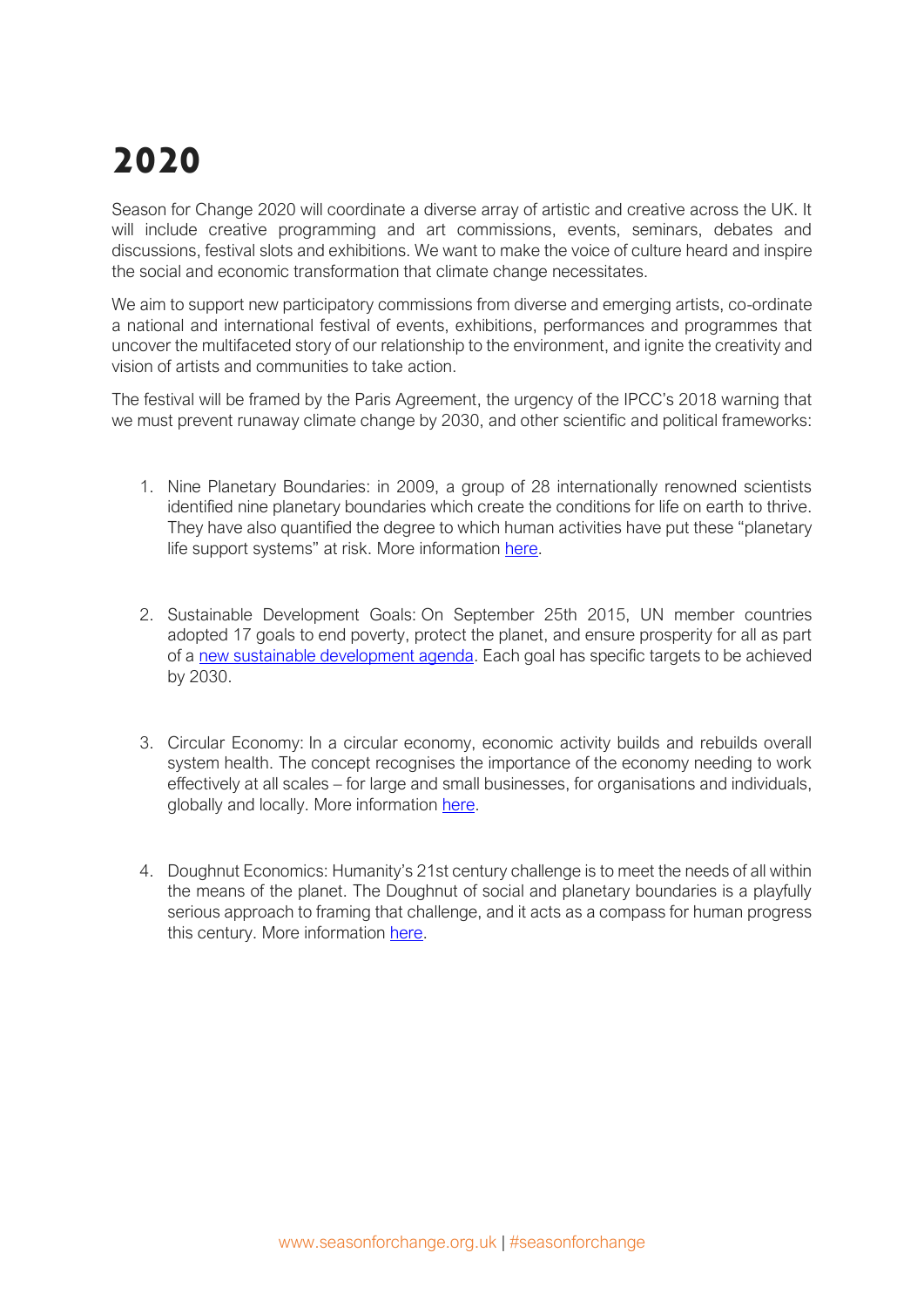We have distilled a collection of provocations and themes from these over-arching frameworks that we invite partners and participants to creatively interpret and respond to:

| <b>EMPOWER</b>      | Unpacking the role that each of us can play in making change                                                                            |
|---------------------|-----------------------------------------------------------------------------------------------------------------------------------------|
| <b>INTERCONNECT</b> | Celebrating the complexity of life, and creating new forms of<br>community and collaboration                                            |
| <b>DISPLACEMENT</b> | People are on the move, uprooted by climate catastrophe – how<br>will this shape the near future, and how can we respond?               |
| <b>DIVEST</b>       | Exploring the role of capitalism, money and financial activism in<br>climate change                                                     |
| <b>JUSTICE</b>      | Acknowledging the root causes and social impacts of climate<br>change so that we can make reparations and ensure an<br>equitable future |
| <b>REBEL</b>        | Resisting the status quo to create new possibilities                                                                                    |
| <b>REGENERATE</b>   | Exploring our capacity to create renewable energy and evolve<br>beyond the use of plastics and fossil fuel products                     |
| <b>RESTORE</b>      | Regenerating soil, land and wildlife by restoring or 'rewilding'<br>natural habitats                                                    |
| <b>STRIKE</b>       | Youth leadership and speaking truth to power                                                                                            |
| WELLBEING           | Connecting the dots between human and planetary health and<br>happiness, and what it could look like to evolve a culture of care        |